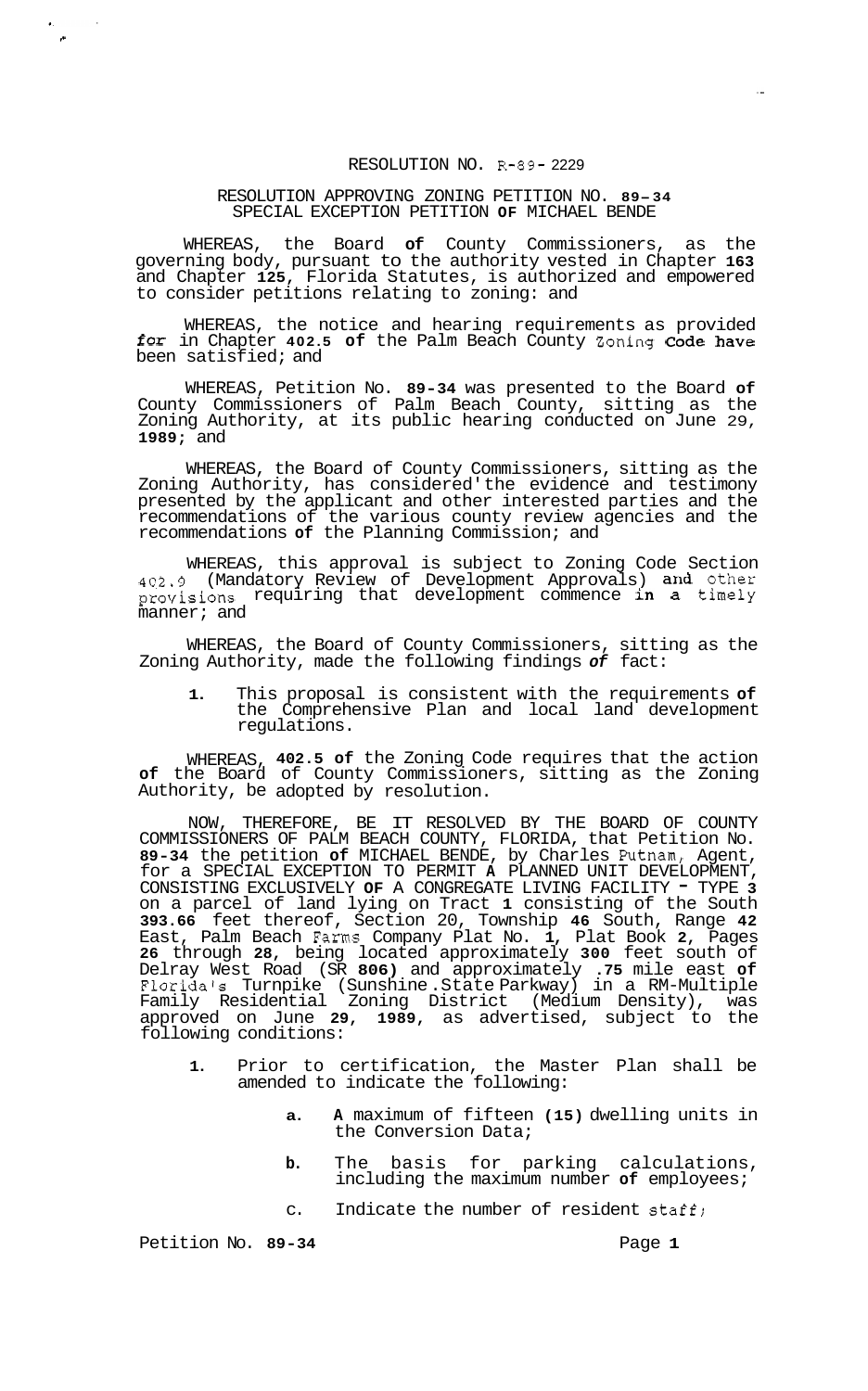- A twelve (12) foot utility easement along<br>the west side of the seventy (70) foot Lake d. Worth Drainage District easement on the east side of the site:
- e. Relocation of all structures outside of utility and/or drainage easements; and,
- f. **A** ten **(10)** foot utility easement along the south property line.
- **2.**  Landscape strip Alternative Number **3** shall be required within the twenty-five **(25)** foot buffer along the north, west and south perimeter.
- **3.**  Use of the site shall be limited to a Congregate Living Facility for **a** maximum of ninety-three **(93)**  residents.
- **4.**  If converted to conventional residential dwelling units, this facility shall be limited to a maximum of five **(5)** units per acre.
- *.5.*  Outdoor lighting used to illuminate the premises shall be low intensity, shielded and directed away from adjacent residential lots and shall not exceed fifteen **(15)** feet in height.
- *6.*  Off premise signs shall not be permitted on site.
- *7.*  **No** outdoor loudspeaker system shall be permitted on site.
- *8.*  The dumpsters and trash receptacles shall be screened **from** view from adjacent lots and streets.
- **9.**  Sewer service is available to the property. Therefore, no septic tank shall be permitted to the site.
- **10.**  Water service is available to the property. Therefore, no well shall be permitted on the site to provide potable water.
- **11.**  The Developer shall provide discharge control and treatment for the stormwater runoff in accordance with all applicable agency requirements in effect at the time of the permit application. However, at a minimum, this development shall retain onsite the stomwater runoff generated by **a** three **(3)** year-one **(1) hour** storm with a total rainfall of **3** inches as required by the Permit Section, **Land** Development Division. In the event that the subject site abuts a Department of Transportation maintained roadway, concurrent approval from the Florida Department of Transportation will also be required. The drainage system shall be maintained in an acceptable condition as approved **by** the County Engineer. In the event that the drainage system is not adequately maintained as determined by the County Engineer, this matter will be referred to the Code Enforcement Board for enforcement.

Petition No. 89-34 Page 2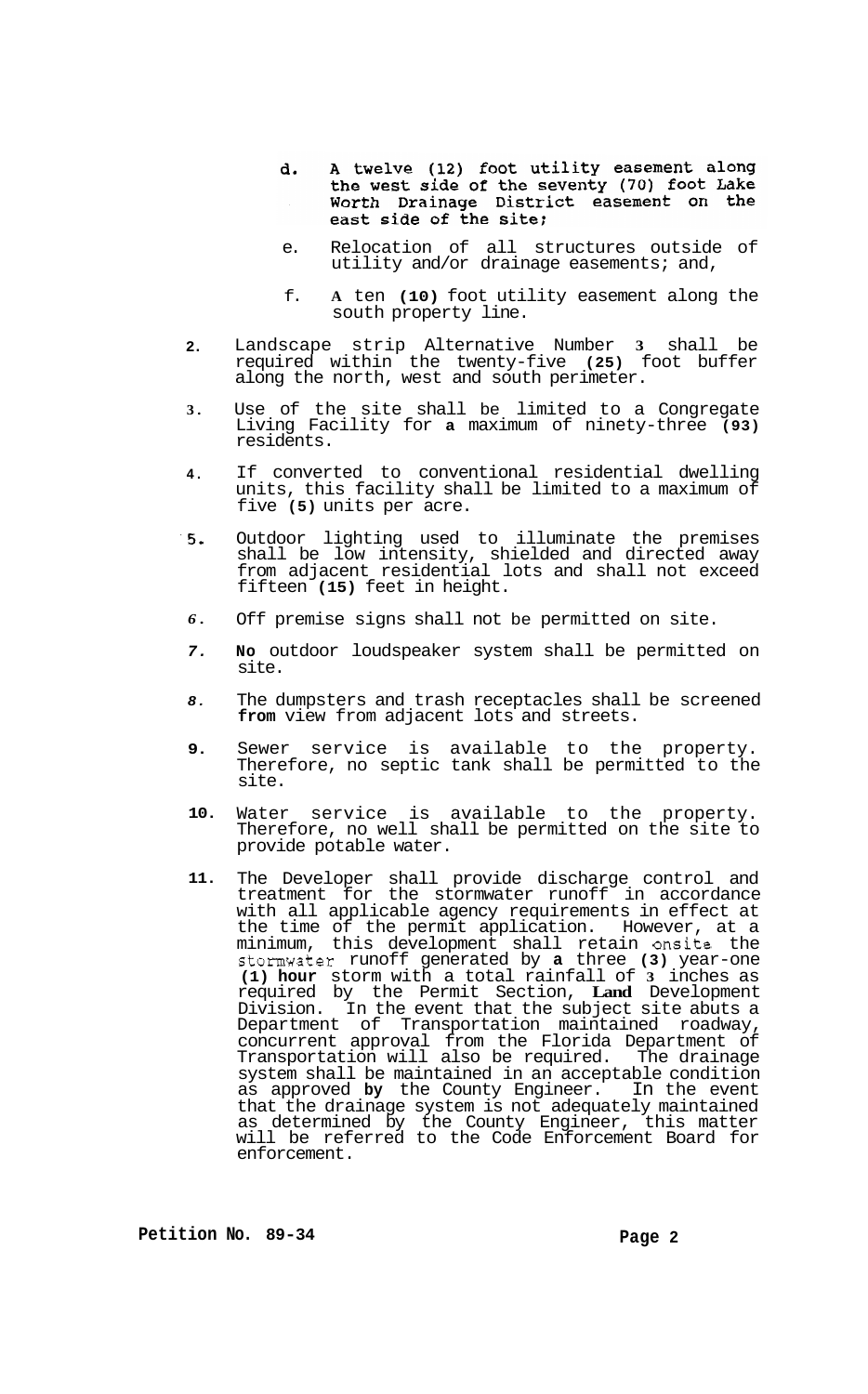- 12. The Property owner shall not be issued a **Buildiag**  Permit **until the construction has begun** for a le Et turn lane, east approach on West Atlantic Avenue 3t the project's entrance road. This construction was the obligation **of** Bende Planned Unit Development. **No**  Certificate of **Occupancy shall be** issued **until this**  construction **has** been completed.
- 13. Prior to Site Plan Certification the developer shall convey a cross access agreement to the property owner to the north and revise the Site Plan to reflect this cross access easement.
- 14. The petitioner shall pay a Fair Share Fee in **the** amount and manner required by the "Fair Share amount and manner required by the "Fair Shire<br>Contribution for Road Improvements Ordinance" as it presently exists or as it may from time to time be amended. The Fair Share Fee for this project presently is \$8,037.00 **(300** trips **X** \$26.79 per trip).
- **15.** The property owner shall convey to the Lake Wcrth Drainage District that part of Tract **1,** Block 20 Ialm Beach Farms Company Plat **No. 1** lying within the *E* ast *70* feet of Section **20** for the required right-of-way for Equalizing Canal **No.** 2E, by Quit Claim Deed **01'** an Easement Deed in the form provided by said Dist1:ict within ninety (90) days of the approval of the Resolution approving this project.
- **16.** Replat the entrance road to Babcock Planned 'Jnit Development to provide for a minimum of *80* fool: **of**  right-of-way (not an access easement) from #est Atlantic Avenue **to** the project's south property line, prior to the issuance of a Building Permit.
- 17. Simultaneous with Site Plan Review Committee application, the petitioner shall submit all developers agreements, subject to approval by the County Attorney, prior to Master Plan Certification.
- 18. The site plan shall not be approved until the petitioner:
	- a. Submits a recorded access agreement which permits access from East Tranquility Makes Drive to the Congregate Living Facility site, to the east:
	- b. Demonstrates that the necessary improvements to East Tranquility Driv: can be designed and constructed; and,
	- c. Obtains appropriate variance for:
		- 1. Encroachment into the twenty-five **(25)** foot buffer within Bz.bcock Planned Unit Development: **OI',**
		- **2.** Relief from siting the Cong1:egate Living Facility **on** a col:.ector roadway *so* that access **t3** the Congregate Living Facility **:an be** shared with the adjacent *stice* park to the north. **11'** the variance is granted the developer

Petition No. **89-34** Page **3** 

 $\mathbf{r}$ 

 $\sim$